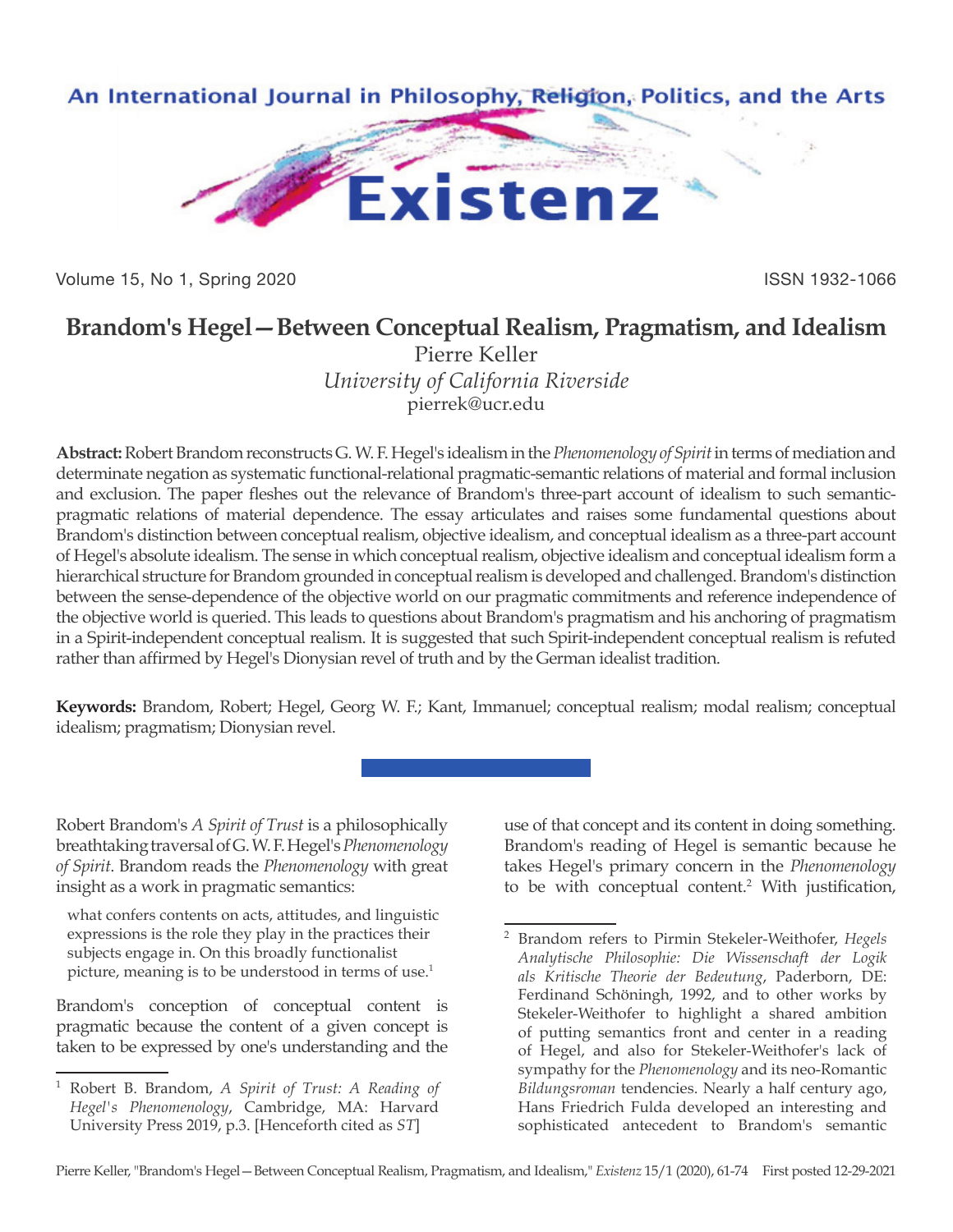Brandom attributes to Hegel a broader view of the conceptual in which anything that stands in the relations of mediation and determinate negation falls under the heading of the conceptual and stands in conceptual relations. With great ingenuity and with great insight, Brandom takes Hegel's conception of mediation to involve substantive counterfactual relations of material consequence in which having certain properties involves the necessity of having certain other properties. He affirms that mediation involves

subjunctively robust relations of material consequence: relations of inclusion of the sort that **triangular** stands in to **polygonal** and **copper** to **electrical conductor**. It is *necessary* that if a thing exhibits one property, it exhibits the other. [*ST* 2]

Hegel's conception of "determinate negation" is understood by Brandom as material inconsistency. Both mediation and determinate negation are understood in holistic functional terms. Involvement in mediation and determinate relations also means involvement in a holistic systematic structure of formal and material consequences and exclusions embedded in counterfactuals and modal relations. Brandom claims for Hegel a "radically new conception of the conceptual" according to which anything that has a determinate conceptual content stands in relations of determinate negation and mediation to each other and to everything else. Brandom refers to the Hegelian notion of determinate negation and of material incompatibility as "Aristotelian contrariety" (*ST* 2). Thus, the historical background is firmly in his view, just as it is for his teachers, Richard Rorty and even more so for Wilfrid Sellars.

The systematic conception of incompatibilities with which Hegel and Brandom are concerned goes back to Plato's *Sophist* and to its account of the dynamic mixing of the forms. Such dynamic mixing turns out to constitute the very being of the forms, even being itself (as well as to constitute the *logos* that is the dialogue of the soul with itself and with others). Sellars alludes to the dynamic conception of being in Plato's *Sophist* in the context of developing his philosophy of pure process and especially in respect to his theory of persons as bundles of pure processes (including physiological events).<sup>3</sup> Sellars notes that processes "conform to a basic metaphysical intuition: to be is to make a difference" (*CP* 87).4 This pragmatic difference is key to the systematic pattern of compatibilities and incompatibilities with which Plato, Kant, Hegel, Sellars and Brandom are fundamentally concerned. The notion of a power, *dynamis*, is already prominent in Plato's understanding of the soul and of its parts in his *Republic*; each part of the soul has a distinctive power, *dynamis*. Hegel was a great admirer of Plato's later dialogues and of the dynamic conception of being that Plato lays out in the *Sophist*. Hegel was especially fond of the *Parmenides* and of its skeptical critique of forms as separate and simple unities. The *Parmenides* provided an important example for Hegel of the kind of self-realizing and self-dissolving skepticism that is performed by the *Phenomenology*; it showed the notion of forms that are completely separate from their dynamic relations to each other, to sensible beings and to our knowledge, to be illusory. In the *Sophist* (258B), Plato introduces not only the notion of otherness, but also the contrast between otherness of the kind involved in polar contraries and in the kind of full-fledged opposites that are exclusive and exhaustive that characterize the systematic functional-structural incompatibilities and consequences in which Immanuel Kant, Hegel, and Brandom are interested. Plato's response to Parmenides and to the Sophists hinges in an important way on being able to articulate the way in which non-being manifests itself to human beings especially in the propositional form of *logos* (*Sophist* 259ff). These ideas are further developed and systematically pursued by philosophers from Aristotle to Proclus, and by Gottfried Leibniz; the incompatibilities and consequences in question figure in an important and systematic way in Kant's *Critique of Pure Reason* from beginning to end.

interpretation, especially for Hegel's *Logic* in Hans Friedrich Fulda, "Unzulängliche Bemerkungen zur Dialektik, in *Seminar: Dialektik in der Philosophie Hegels*, ed. Rolf-Peter Horstmann, Frankfurt am Main, DE: Suhrkamp Verlag 1978, pp. 33-69. For Fulda, Hegel's *Phenomenology* is a prolegomenon to the systematic attempt in Hegel's *Logic* to retrieve reference and thus to construct the semantics both of meaning and of reference. Like Fulda, I think that for Hegel semantics is "an infinite task" (*eine unendliche Aufgabe*). I am disinclined to take the "objective world" as something given independently of human beings and thus to accept Brandom's own interpretation of semantic and conceptual realism.

<sup>3</sup> Wilfrid Sellars, "Is Consciousness Physical?," *The Monist* 64/1 (January 1981), 66-90. [Henceforth cited as *CP*]

<sup>4</sup> Sellars refers to Plato's *Sophist* 248C in Harold North Fowler's translation, Loeb Classical Library, London, UK: Heinemann 1961, p. 90n26.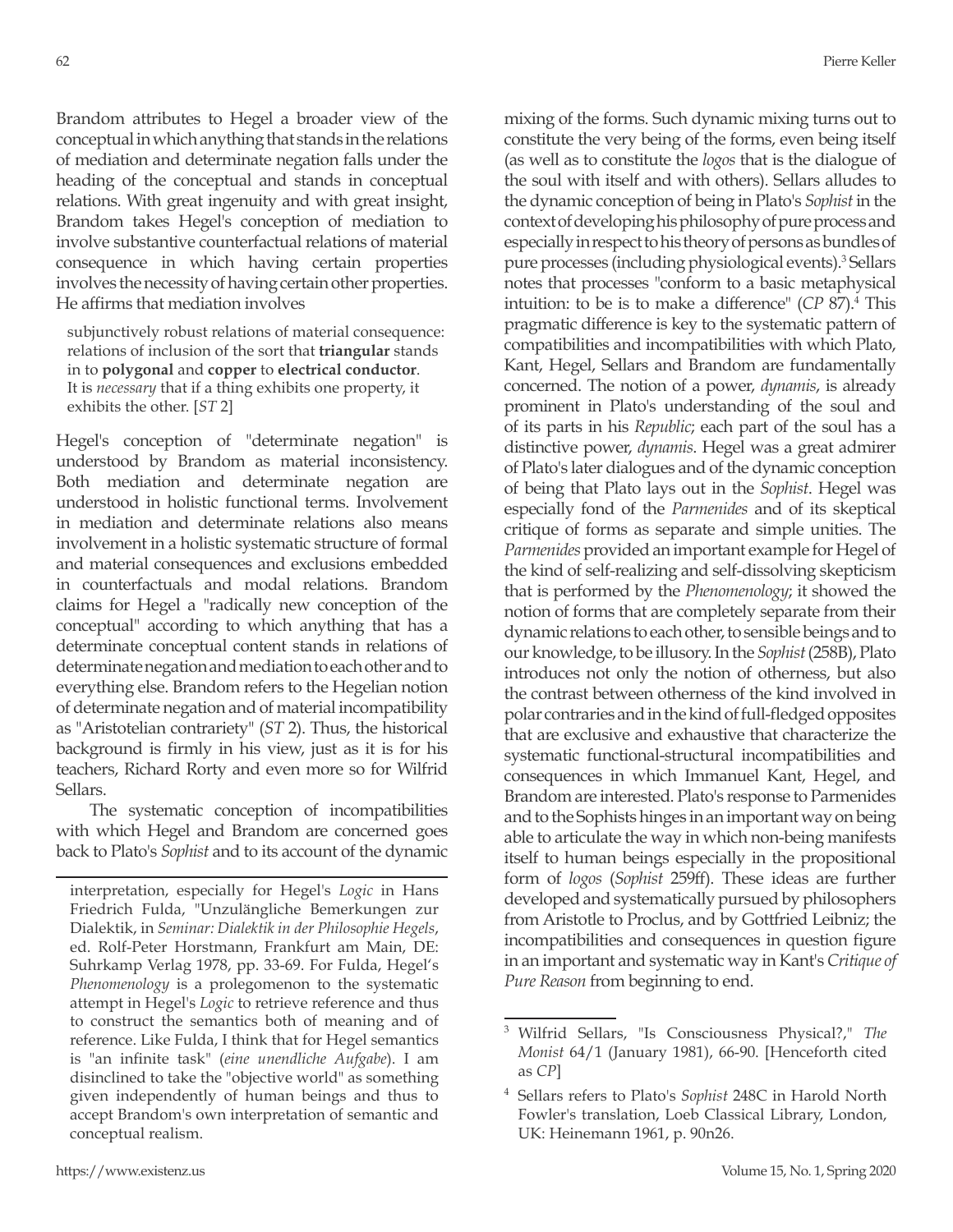Brandom is deeply and importantly right to take Hegel's metaconceptual conception to be indebted to Kant. Brandom takes Hegel to develop and extend Kant's non-psychological conception of concepts and of inferential and semantic role in determining systematic material incompatibilities and compatibilities. Brandom also rightly gives Kant credit for providing the starting point for Hegel's development of the social nature of normativity in terms of recognition (Johann Fichte was of course an important intermediary in his account of the constitutive role of mutual recognition in the articulation of the norms of natural right). Brandom takes Kant to anticipate Hegel's thesis that a historical account must be provided of conceptual content that grounds conceptual content in recollective rationality. Brandom writes,

features of Kant's semantics and pragmatics that Hegel takes up and builds on [include] Hegel's nonpsychological conception of the conceptual as what is articulated by relations of material incompatibility and consequence. It is recognizably a successorconception inspired by some features of Kant's. Two other important dimensions along which Hegel builds on, transforms, and develops Kant's ideas are his social account of normativity in terms of *recognition*, and his *historical* account of the representational dimension of conceptual content in terms of *recollective rationality*. Most of the work involved in elaborating the pragmatist semantic reading of the *Phenomenology* presented in the body of this book consists of unpacking these two guiding ideas, and understanding the many-layered relations between them. [*ST* 10-1]

Brandom is deeply right in taking Kant to anticipate Hegel's historical and systematic account of conceptual content. "The History of Pure Reason," as Kant calls it in the final section of the first *Critique* is also crucial to the systematic character of Kant's conception of "The Architectonic of Pure Reason" and thus to the systematic structure of content in the *Critique* and for the systematic structure of the *Critique* itself.5 To build a scientific-systematic structure of knowledge and to reconstruct the edifice of humanity's cognitive commitments, one must always start from "the ruins of collapsed older edifices" belonging to the history of philosophy and science and to our cultural tradition (*CPuR* 693, A 835/B 863). Kant also remarks at the

beginning of "The History of Pure Reason" that he wishes to cast a glance at the works hitherto provided by pure reason, "edifices...but only in ruins," (*CPuR* 702, A 852/ B 880). One engages in this recollective-systematic process in the public sphere for Kant (*CPuR* 100-1n, Axi) through philosophical and scientific collaboration (*CPuR* 106, Bviii) and interchange mediated by publicly available books that facilitate the process of what Brandom calls "recognitional recollective rationality," an important theme in "The Discipline of Pure Reason in its Polemical Use" in the first *Critique*'s second half, in "The Transcendental Doctrine of Method," and especially in Kant's last book, *The Conflict of the Faculties*. 6

Brandom's characterization of Hegel's indebtedness to Kant, with which I am in wholehearted agreement, is mitigated, if not taken back by the repeated appeal to the Kantian distinction between *Verstand* (understanding) and *Vernunft* (reason) to characterize the difference between Kant and Hegel (after all, *Vernunft* is itself generally taken by Kant to be part of *Verstand*). Hegel does sometimes polemically characterize the difference between his position and that of Kant in terms of the contrast between *Verstand* and *Vernunft*, but this applies more accurately to a misreading of Kant by most so-called Kantians. Even, or especially, in most contemporary readings of Kant, the fundamentally public, social and historical character of *Vernunft*, emphasized by Karl Jaspers and his former student Hannah Arendt, hardly gets an appropriate hearing.<sup>7</sup> The essential role of the operation of reason in preparing the way for the operation of understanding in judgment is glossed over in favor of a narrowly proposition-based and consciousness-oriented, methodologically solipsistic conception of judgment and of the understanding. Brandom's account of Kant is free of a substantive consciousness-orientation. The price that Brandom thinks he needs to pay for the anti-psychologism that the emancipation from a substantive consciousnessorientation brings with it is an assimilation of Kant's

<sup>5</sup> Immanuel Kant, *Critique of Pure Reason*, transl. and ed. Paul Guyer and Allen W. Wood, New York, NY: Cambridge University Press 1998, p. 125, Axxiv. [Henceforth cited as *CPuR*]

<sup>6</sup> Immanuel Kant, *The Conflict of the Faculties*, transl. Mary J. Gregor, Lincoln, NE: University of Nebraska Press, 1992.

<sup>7</sup> Karl Jaspers, "Kant," in *The Great Philosophers, Volume I: The Foundations*, transl. Ralph Mannheim, New York, NY: Harcourt, Brace & World 1962, pp. 230-381. See also Hannah Arendt, *Lectures on Kant's Political Philosophy*, ed. Ronald Beiner, Chicago, IL: The University of Chicago Press, 1992.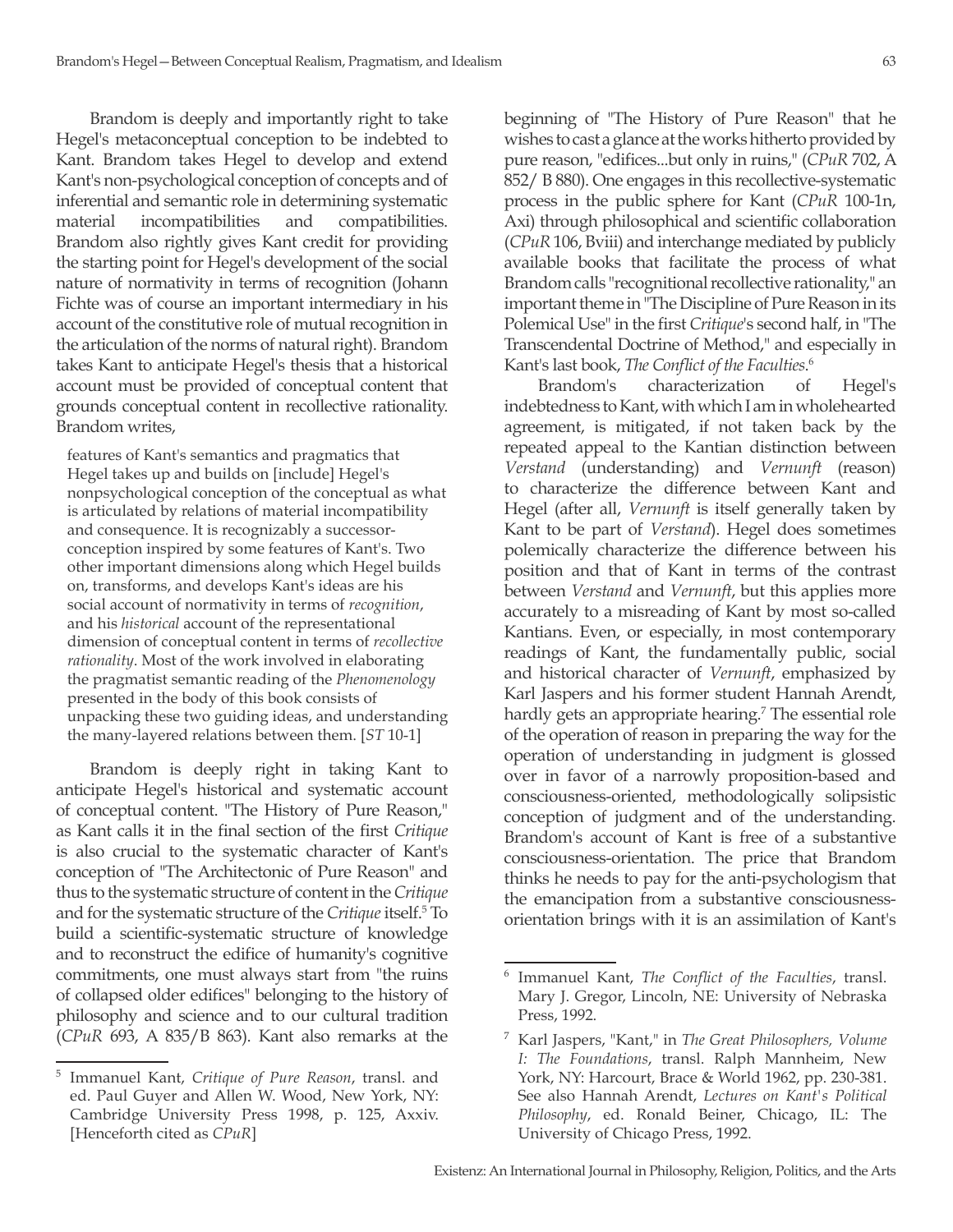conception of conceptual content to the conception of propositional thought and sense as conceived by Gottlob Frege and Rudolf Carnap. So, one can see both the attraction and the danger of drawing the contrast between Kant and Hegel in terms of the opposition between *Verstand* and *Vernunft*.

Brandom's own glosses on Kant's pragmatism fall considerably short of the fundamentally public, social, historical, action-guiding (and natural normative) conception of semantic content that Kant systematically develops in the "Transcendental Doctrine of Method" (and does so in all three of his *Critiques*).8 Brandom recognizes an analogue to full on recognitional recollective rationality in Kant's conception of the discursive activity of judgment. Yet it is unclear how robust his conception of the synthetic unity involved in apperception and judgment is. If Kant's pragmatism is not much more substantive than a thin and fundamentally first person singular normative accountability for the propositional semantic content articulated in the discursive activity of judgment, then Hegel's Big Ideas are really and truly Hegel's Big Ideas (this is not to say that Hegel cannot be indebted to Kant as he forms less developed and far from obvious conceptions into the distinctive shape of his own Big Ideas):

The concept of recollection is one of Hegel's Big Ideas. It includes the idea of a characteristic kind of *rationality* that is on display in retrospective recollective rationalizations. Recollective rationality is at the center of the constellation of metaconceptual categories Hegel calls "Vernunft." As recognition is the key concept articulating the *social* dimension of his account of discursive normativity, so <u>recollection</u> is the key concept articulating the *historical* dimension of his account of discursive normativity. Indeed, as we will see, what is practically necessary and sufficient for us

to move beyond alienated modernity to institute the third age of *Geist* is for recognition to take the form of recollection. (He calls that final, fully self-conscious recollective form of recognition "forgiveness".) [*ST* 371]

Understanding and explanation are organized for Brandom's Hegel around normative standards involved in human beings' mutual recognition of one another and in their recollective rationalizations, trust in institutions, and cooperative endeavors. These endeavors involve *Vernunft* rather than *Verstand* in the narrow sense. And thus, to the extent to which Kant is to be regarded as a narrow advocate of the understanding of *Verstand*, these conceptions are not really Kantian at all. That would definitely encourage one to take the opposition between understanding (*Verstand*) and reason (*Vernunft*) more seriously, and to take that opposition to be the appropriate basis for a deeper understanding of the opposition between Kant and Hegel. The account of the operation of the understanding in Kant's "Transcendental Analytic" taken in abstraction from the richer conception of reason that Kant unpacks in the "Transcendental Doctrine of Method" is what the understanding as contrasted to and opposed to reason is. Taking the opposition between Hegel and Kant as appropriately lining up with the distinction between the understanding and reason would seem to involve taking the methodological solipsism and atomism of semantic content that most contemporary interpreters see in Kant seriously. It means to take the operation of the understanding in Kant's "Transcendental Analytic" (in abstraction from the richer conception of fundamentally public and pragmatic reason that Kant unpacks in the "Transcendental Doctrine of Method") as what the understanding is.

Kant's "Transcendental Dialectic" takes up the theme of sophistries of reason, and also, in the Appendix to the "Transcendental Dialectic," the systematic, but also fundamentally pragmatic, nature of conceptual content. Theoretical (speculative) reason is tempted to claim knowledge *a priori* of things that one cannot possibly know. Such temptation gives rise to the sophistries of theoretical reason. The solution to such temptation to speculate is to be found in the systematically practical and pragmatic reconstruction of semantic content that Kant develops from the beginning of the "Transcendental Doctrine of Method." Kant's version of a "practical logic" is systematically developed in its critique of meaning as dogmatic convention and in its claim that meaning is tied to inquiry in "The Discipline of Pure Reason in its Dogmatic Use." In "The Discipline

I would emphasize not only the metaconceptual role of Kant's categories, but also the systematic unity constituted by (theoretical-practical) ideas in their unified theoretical and practical scientific operation in the sociality of human history and of science and even in a nature that includes theoretical physics. The world of nature with which humans have always already been familiar, the world of organisms that Kant calls natural ends, is included in this kingdom of ends to which humans belong as agents. This conception is developed in Kant's cosmic-cosmopolitan conception of philosophy as first articulated especially in "The Architectonic of Pure Reason" at the end of the first *Critique*.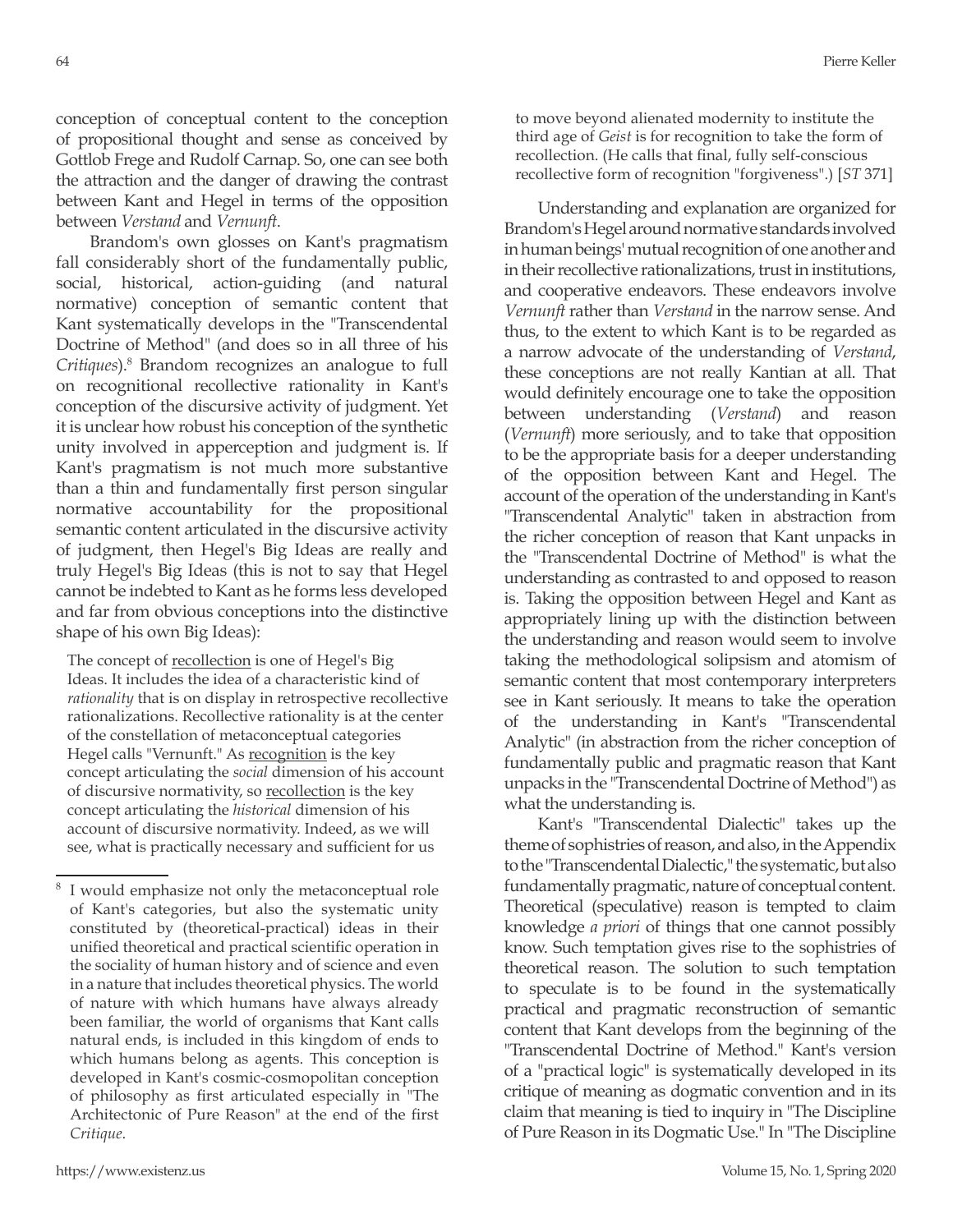of Pure Reason in its Polemical Use" the very existence of reason is taken to lie in the normative pragmatic use of reason in public debate by "free citizens" who in the process of such debate and public reason institute the very principles of justice and of normative reasoning. In "The Discipline of Pure Reason" in its "Hypothetical Use" reasoning by hypothesis formation is restrained and constrained by the demand that hypothetical reasoning be limited to such reasoning as is pragmatically salient. And in "The Discipline of Pure Reason in its Use of Proof" the fundamentally normative character of all philosophical and legal proof is defended and the significance of transcendental deduction is articulated as the form of philosophical proof. In "The Architectonic of Pure Reason" and "The History of Pure Reason" Kant situates the systematic articulation of scientific concepts and of philosophical reason in the history of attempts to explain things both systematically and independently of experience. Especially in "The Canon of Pure Reason" and "The Architectonic of Pure Reason," Kant grounds the static metacategories of the understanding in the dynamic metacategories of reason and experience, whereas Brandom sees this as the difference between their understanding and reason-based accounts. Kant's "teleology of human reason" in "The Canon of Pure Reason" and "The Architectonic of Pure Reason" breaks with the static understanding-based conception of experience. In "The Canon of Pure Reason," Kant develops the way in which human normative practical commitments lead firstly to a systematic unity of nature according to the dictates of the moral point of view, but then also lead one secondly to see those normative commitments as ones that arise out of a reason that has been systematically cultivated for rational beings by a nature that due to their own fundamentally normativepractical commitments they cannot conceive of as systematically recalcitrant to their ends. Thus, the social and public systematicity of morality and its alethic commitments constitute conditions for the possibility of human agency in nature and in history and so of experience too.

Taken on its own and in abstraction from the pragmatic-practical, social, historical and normatively natural recollective process of reason, the understanding is doomed to dialectical illusion and failure. The problem of the analytic-synthetic distinction for judgments is a case in point. For Brandom, it is a hallmark of *Verstand* to treat concepts as fixed with the "sharp, complete boundaries, as Kant and Frege do." Here is the wider context to his claim:

As I read him, Hegel understands the *determinateness* of ground-level determinate concepts in terms of the process of *determining* their contents. Thinking of the determinateness of conceptual content in terms of such a *process*, rather than in terms of the *property* of having sharp, complete boundaries, as Kant and Frege do, is a hallmark of understanding it according to the dynamic metacategories of *Vernunft* rather than the static metacategories of *Verstand*. The process that determines conceptual contents Hegel calls "experience" [Erfahrung]. [*ST* 6]

The construal of Kant's concepts as sharply defined is in line with a widely shared reading of Kant that depends on sharp boundaries and semantic content molecularism for the analytic-synthetic distinction. My objection against this reading is that in the first *Critique* at the beginning of the "Transcendental Doctrine of Method" in the first section of its first chapter, "The Discipline of Reason in its Dogmatic Use," Kant rejects the possibility of such sharply defined boundaries for all but mathematical concepts that can be constructed according to strict definitions in intuition *a priori*. Kant goes on to develop an inquiry-based, social-historical and normatively natural account of conceptual content in the remainder of the *Critique*.

Brandom's frequent reference to the Frege-Kant *Verstand*-based conception of semantic content makes Brandom's and Hegel's conception of semantic content seem to be fundamentally different from the one by Frege and also the one by Kant. Brandom connects Kant not only to Frege, but also to Carnap and he juxtaposes the Kantian-Carnapian two-phase picture of application and institution of conceptual norms to the Hegelian-Quinean historical-social process of determining conceptual contents:

our discursive practices of judging and acting intentionally must be seen as both the application and the institution of determinately contentful conceptual norms. The air of paradox about that kind of Hegelian-Quinean rejection of the two-phase Kantian-Carnapian picture is to be dispelled by looking at the historical and social articulation of the process of determining conceptual contents. [*ST* 493]

Brandom's assimilation of Kant to the Frege-Carnap conception and to the two-phase picture of application and institution offers another variant of the charge that Kant is committed to the narrow notion of *Verstand* that Hegel criticizes. It is true that Kant seems to be committed to the two-phase picture of application and institution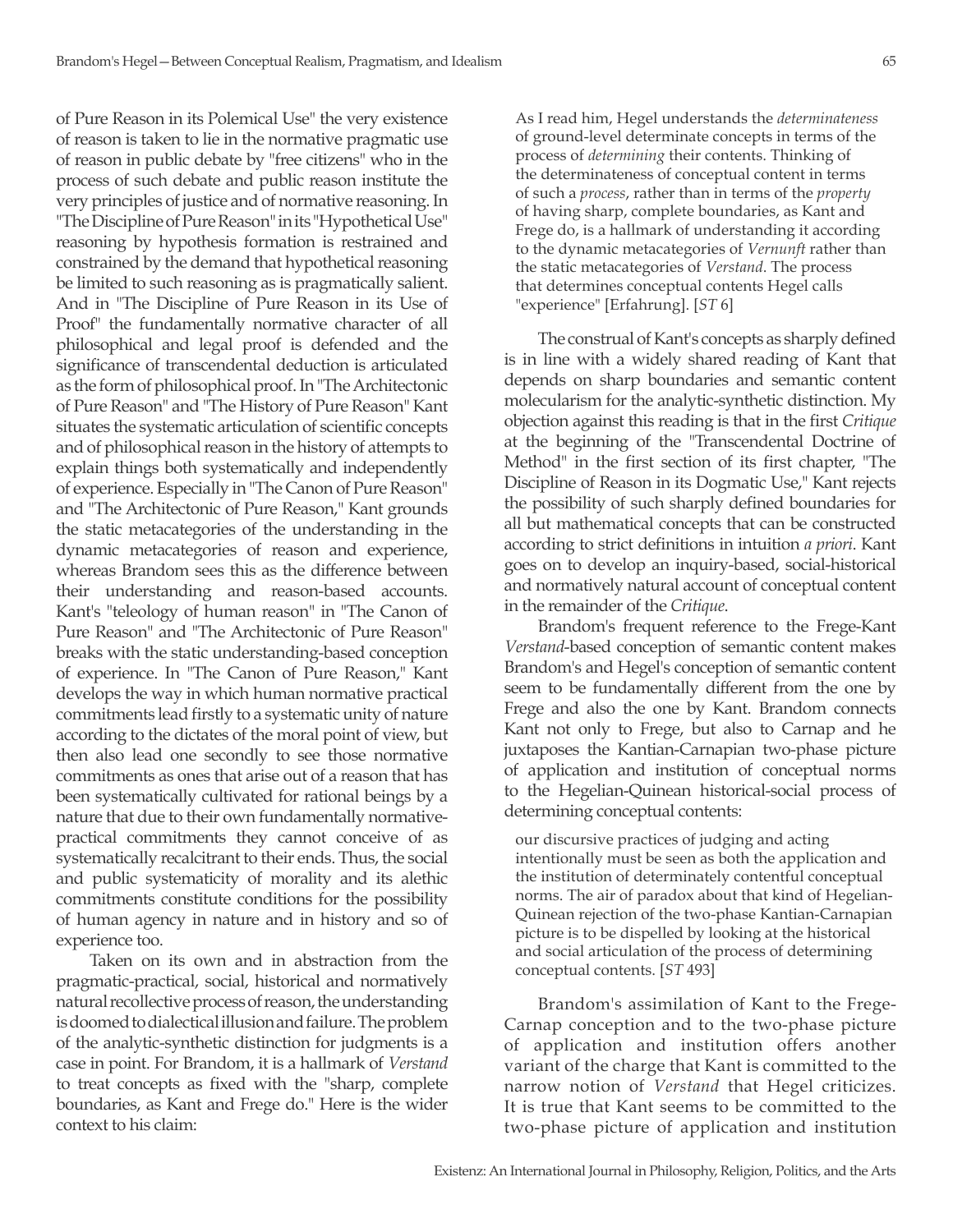in the Transcendental Analytic, but that account of rule application gives way as the Transcendental Doctrine of Method develops the full resources for understanding how humans are able to come up with rules and to follow and to obey them. Kant's conception of judgment is itself fundamentally holistic in its conception of conceptual content for the form of intuition and the form of judgment are for Kant clearly two different aspects of the (global) unity of self-consciousness (in the objective unity of apperception). As such they involve a salience that cannot be exhaustively articulated, but that ultimately differentially comprehends all levels of human individual and social agency and also of human beings' everyday experience of nature as an environmental (self-organizing) whole. Kant's kingdom of ends includes all of nature insofar as nature is at all possibly relevant to human ends. Thus far from falling victim to the objection that Kant uses a two-step procedure of concept institution and application that cannot do justice to one's competence, Kant's individual *Critiques* and the three *Critiques* as a whole address this very problem systematically from beginning to end. However, they do so at a level that, as Hegel recognized, cannot be recognized within the limits of a narrow notion of the understanding that is limited to the two-step procedure of concept application and institution. Hegel's *Phenomenology* may be viewed as a systematic development of the original unity of the three *Critiques* in their transcendental deductions of the normative-systematic conditions for the possibility of (a systematically differential and dynamic) experience.

Given his criticisms of the Fregean-Carnapian conception, one might wish to contrast Brandom's approach to conceptual content with a Fregean one in which the conceptual content of a sentence is a thought that has a kind of independence from human beings and from their practices (a thought so conceived is independent insofar as it is something discoverable by oneself and by others). However, in the end, Brandom is much closer to the Fregean conception than he initially appears to be for his semantic realism seems more basic to his view than his pragmatism. On my reading both of Kant and Hegel, it is in his rather fierce neo-Fregean semantic realism that Brandom differs from both Kant and Hegel. To be sure, Brandom rejects a Fregean *Verstand*-based notion of content and he offers

The difference between an approach that presupposes a notion of determinate content without deploying the resources to make intelligible its nature, origin, or accessibility to finite knowers and agents, on the one hand, and one that concerns itself precisely with explaining determinateness of conceptual content and the processes and practices by which such contents arise, develop, and are deployed by knowers and agents, on the other hand is just the difference between the standpoint of *Verstand* and that of *Vernunft*, as those Hegelian meta-metaconcepts have been brought into view in this book. [*ST* 383]

Brandom's allegiance to neo-Fregean semantic realism makes Brandom vulnerable to his own charge against the narrow Fregean *Verstand* conception. As I will endeavor to show, Brandom's version of conceptual realism seems itself, ultimately, to presuppose a notion of determinate content without being able to deploy the means to make the nature, origin and accessibility of such conceptual content to finite knowers intelligible. The problem lies in the shotgun marriage of determinate conceptually real content in the form of objective laws and the complete spirit-, mind-, and agent-independence of such content. In attempting to avoid psychologism, Brandom seems to fall victim to the very erroneous choice between merely subjective psychological content and completely mind and agent independent semantic content that Kant, Hegel, the pragmatists, the Marburg School, and even Heidegger had sought to avoid and, in my view, successfully so.

An issue related to the assumption of agentindependent content is the extent to which there is such a thing as static content. Completely agentindependent content would be fundamentally static. Brandom suggests at least occasionally that Kant's conception of nature and concepts is fundamentally static. And even in Hegel's case, and presumably in his own version of conceptual realism, Brandom seems to limit the dynamic account of conceptual change to our fundamentally normative and social pragmatic commitments. He emphasizes the Bacchanalian revel of the Preface to Hegel's *Phenomenology*, restating Hegel's conception of what is true as a Dionysian revel: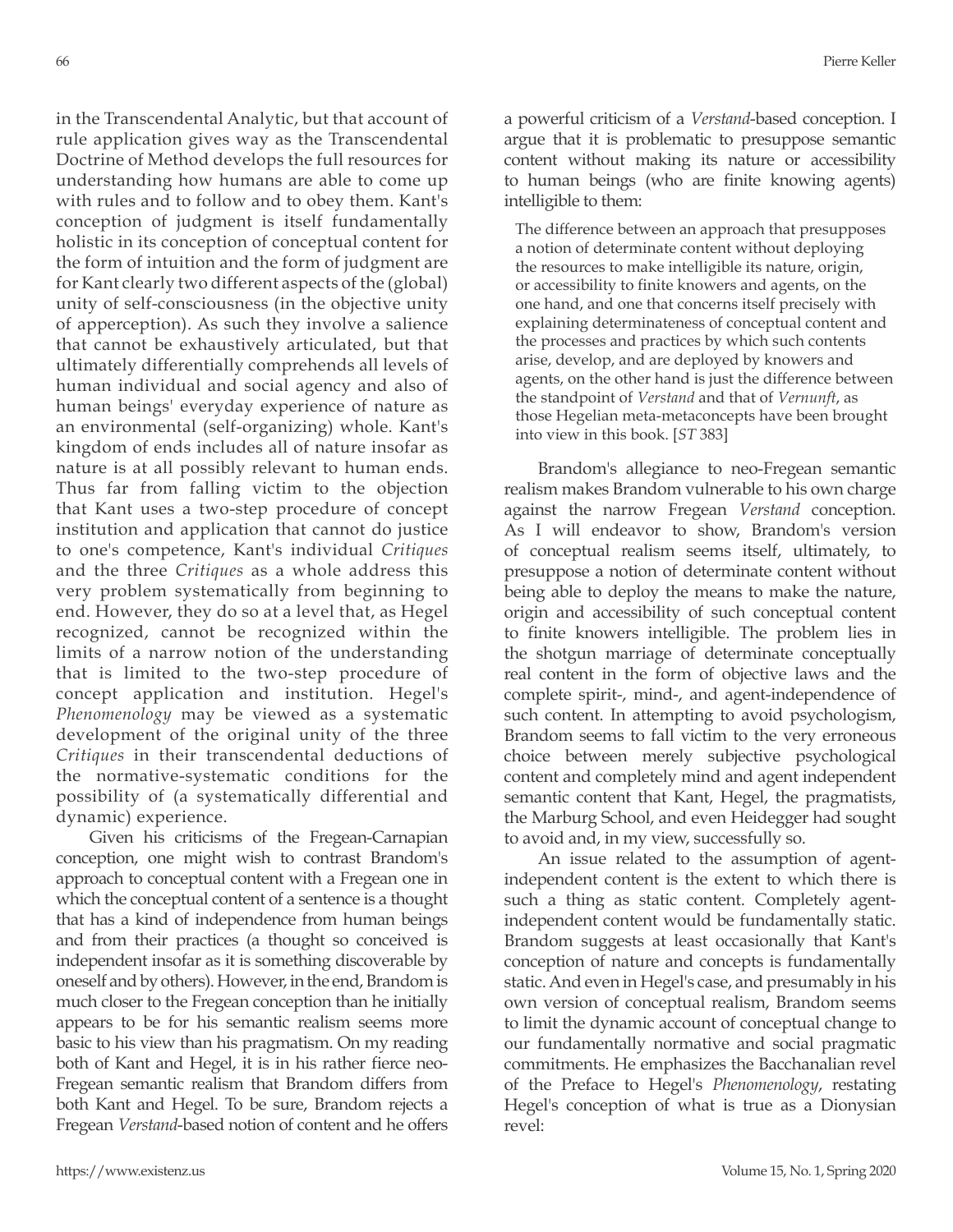The True is thus a Bacchanalian revel, with not a member sober; yet because each member collapses as soon as he drops out, the revel is just as much transparent and simple repose. [*ST* 101]<sup>9</sup>

Brandom uses a translation of the passage from Hegel's Preface in which the members that participate in the revel of the nature are male-gendered participants (in fact, the Bacchantes were more often than not women) whereas Hegel thinks of the participants in this revel of truth or rather of what is true (*das Wahre*), in what he also calls the "movement of life," as "formations" of truth.<sup>10</sup> In Hegel's text, the truth is understood as a kind of living whole belonging to the "movement of life"; the truth has the organic unity of a living organism, the members or organs of which fail to function as true members or organs once they become separated from the dynamic process of life and truth-constitution. Immediately before the passage cited by Brandom, Hegel emphasizes that the concept is

*das Wirkliche* [self-actualizing]…*das in sich Lebende* [that which has inner life]...That which passes is rather to be taken as essential not in the form of something fixed that, cut off from what is true, is to be allowed to lie outside of it [the true], one does not know where, just as the true is not to be regarded as the dead positive residing on the other side [of that which passes]. [*PG* 34; §47]

For Brandom, Hegel's Dionysian revel seems to be limited to what human beings do and to the changes in their normative pragmatic commitments. And, thus, the objective world and what is true does in the end seem to be what Hegel criticizes as "the dead positive residing on the other side" of the passage of one's commitments (*PG* 34; §47). Hegel takes the unchanging truth that underlies the constant changes in the truth, the truth as it appears to humans, to lie in the whole of the recollected (and anticipated) process rather than as a separate objective reality that is completely independent of spirit. In Brandom's rendering of this revel, the revel no longer seems to be the restless change of becoming (and of nature) and of truth and life that is also a state of simple unchanging repose; in it the change occurs only in one's pragmatic commitments. Brandom follows Hegel however in looking at nature, history and "what is whole in this movement," what is true as a whole, from the standpoint of a knowing "that *recollects* itself" (*PG* 34; §47). In a certain sense, to be sure, nature changes for human beings as their understanding of nature and of the world changes with the changing commitments that humans take on in their understanding of and engagement with the social and natural world. But I am not sure that Brandom truly has a place for Hegel's idea that that which is true is not something separate and unchanging apart from one's pragmatic commitment, and the changing process of nature in which they are embedded but is itself a process of change. The account that he offers of Hegel's position seems to depend on giving a subjectivist reading to the process of truthconstitution:

The revel is the restless elbowing of commitments discovered to be incompatible. Those that "drop out" are those that undergo the transformation of experience and are rejected in order to maintain the rational homeostasis that Hegel identifies as a state of "simple repose." The party continues its movement and development, because the place of those that fall away is immediately taken by other commitments. [*ST* 101]

For Hegel, the changes in human beings' conception of nature do not however exhaust change in nature. Brandom cashes out the Bacchanalian revel of truth in terms of what he calls conceptual idealism, according to which there is a priority to our recollective practical activity both regarding the order of understanding and regarding the order of being:

Conceptual idealism asserts the priority of recollective practical activity to the semantic representational relations constitutive of the intentional nexus between subjects and objects. The priority of the practice of recollection to the semantic relations that are constitutive of intentionality and consciousness is a priority both in the order of understanding and in the order of being. [*ST* 372]

This means that Brandom takes the very determinateness of objects to be a function of the pragmatic process needed for making sense of things.

<sup>9</sup> With minor changes, Brandom follows the Miller (mis)translation here. G. W. F. Hegel, *Phenomenology of Spirit*, transl. A. V. Miller, Oxford, UK: Oxford University Press 1977, p. 27, §47.

<sup>10</sup> Hegel's text has *Glied* for "member" as in an "organ" and not as in *Mitglied*, which means "the member of a group." See the Academy Edition of the Collected Works, Volume 9: Georg Wilhelm Friedrich Hegel, *Phänomenologie des Geistes*, eds. Wolfgang Bonsiepen and Reinhard Heerde, Hamburg, DE: Felix Meiner Verlag, 1980 p. 34. [Henceforth cited as *PG* with the pagination from the critical edition and the paragraphing from English translations including the one by Miller. Translations of the Academy Edition are mine.]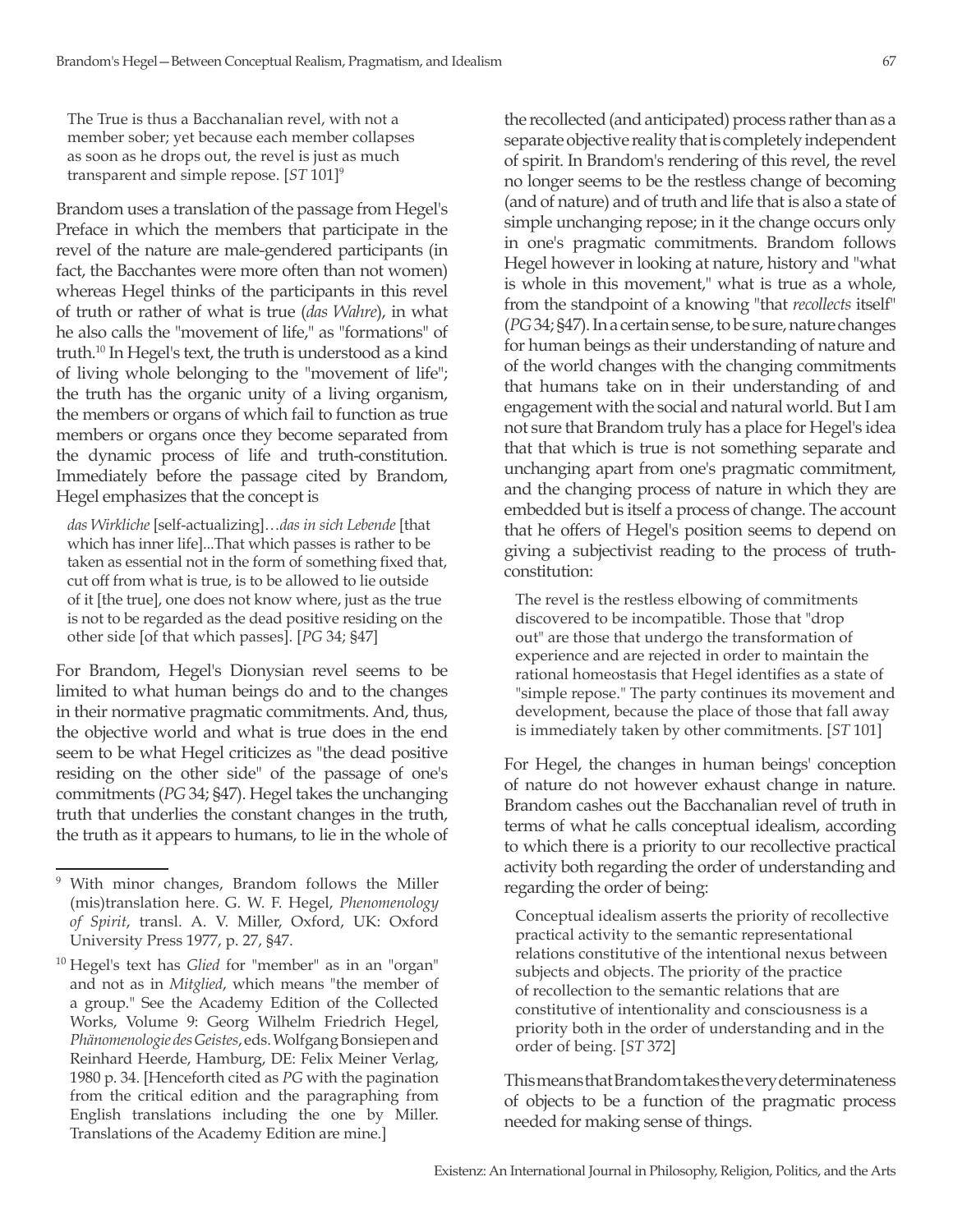Just as truth as Hegel understands it is not a state but a process ("a vast, Bacchanalian revel"), so, too, is determinateness. Indeed, they are aspects of the same process. [*ST* 431]

Brandom affirms that there is a process involved in our conceptualization of nature and of the real world (*ST* 369). It is part of this process that referents are fixed that are not already fixed and that one cannot already assume "that the concept object is clear and independently accessible, and so can be appealed to in explaining that of singular term" (*ST* 209). Brandom rejects the idea "that there is a distinction between modally insulated and modally involved properties, and further that the former are antecedently intelligible independently of the latter" (*ST* 228). Brandom displays a healthy skepticism with respect to Willard van Orman Quine's extensionalism and concerning the whole extensionalist tradition of semantics that takes objects to be prior to modal relations. Brandom is profoundly right in this conception of what things are in themselves for Hegel in terms of expressively ideal senses:

the truth *process* (the "Bacchanalian revel" of conceptual development) is the process of getting not only better (more successful) cognitive and practical commitments, but doing that *by* getting better inferential and incompatibility commitments to articulate them. The notion of what things are *in* themselves is the notion of how what things are *for* us *ought* to be. Hegelian referents are expressively ideal senses. [*ST* 435]

Thus the objection that Brandom has left out becoming and change in nature in his account of the Bacchanalian truth-process in favor of a mere change in our commitments appears, at least *prima facie*, to be far off the mark. From the vantage-point of conceptual idealism, the very objects both of history and culture on the one hand and of nature and of the objective world on the other hand depend on, are indeed regimentations of the processes in terms of which one makes ongoing sense of the world through what one does. In this recollective process, human culture draws on the norms that have been passed down by community and by culture including science. But in the end, one can transcend the conception of the world inherited from the past. Human beings are able to hold onto a shared historical and cultural background and natural context while also transcending that background without enforcing a fundamental alienation from tradition (*ST* 699). The ability to bring normative attitudes and

normative status into equilibrium with one another is an important dimension to the task of overcoming alienation from the authority of normative attitudes that is nascent in the transcendence of those attitudes instituted by a tradition.

Brandom's semantic reading of Hegel's idealism is important and illuminating and one with which I am also deeply and systematically sympathetic. But there is also another more fundamental dimension to Brandom's conception that I am concerned about that it might be inconsistent with the deep philosophical insight to be had from Brandom's pragmaticsemantic account of conceptual content, and that also threatens to wreak hermeneutic havoc on his reading of Hegel's *Phenomenology*. For Brandom, conceptual content is conferred on acts, attitudes, and linguistic expressions via the role that they play in the practices in which subjects engage. According to his pragmaticfunctionalist inferential role of semantics, human beings' understanding of the world is not independent of the stories that humans can tell about what they are doing. However above and beyond such pragmatically conferred content, that makes for the sense-dependence involved in what Brandom terms Hegel's "objective" and "conceptual" "idealism," Brandom takes there to be conceptual and semantic content and conceptually contentful facts that are completely independent of what humans do; these facts involving lawlike relations are not reference-dependent, although they are sensedependent. Brandom takes Hegel to regard the conceptual structure of the world as something that one can only understand as part of a story that includes what human beings are doing—this is the sense-dependence of the world, but that is also completely independent of any thinking being—this is the reference-independence of the world. I have difficulties in understanding the meaning of the thesis he advances that there are "contentful facts" about objects and their properties and laws that govern those objects and their properties that would hold even if there had never been any thinking subjects. Brandom repeatedly asserts counterfactual claims about the way the world would be in the absence of thinking subjects. Here is one of the more striking passages which also includes the pragmatic story to the effect that humans cannot understand the world except in terms that include their own narrative agency of coming to understand it:

Further, though there would *be* conceptually contentful facts about objects and properties standing in lawful relations even if there were not or had never been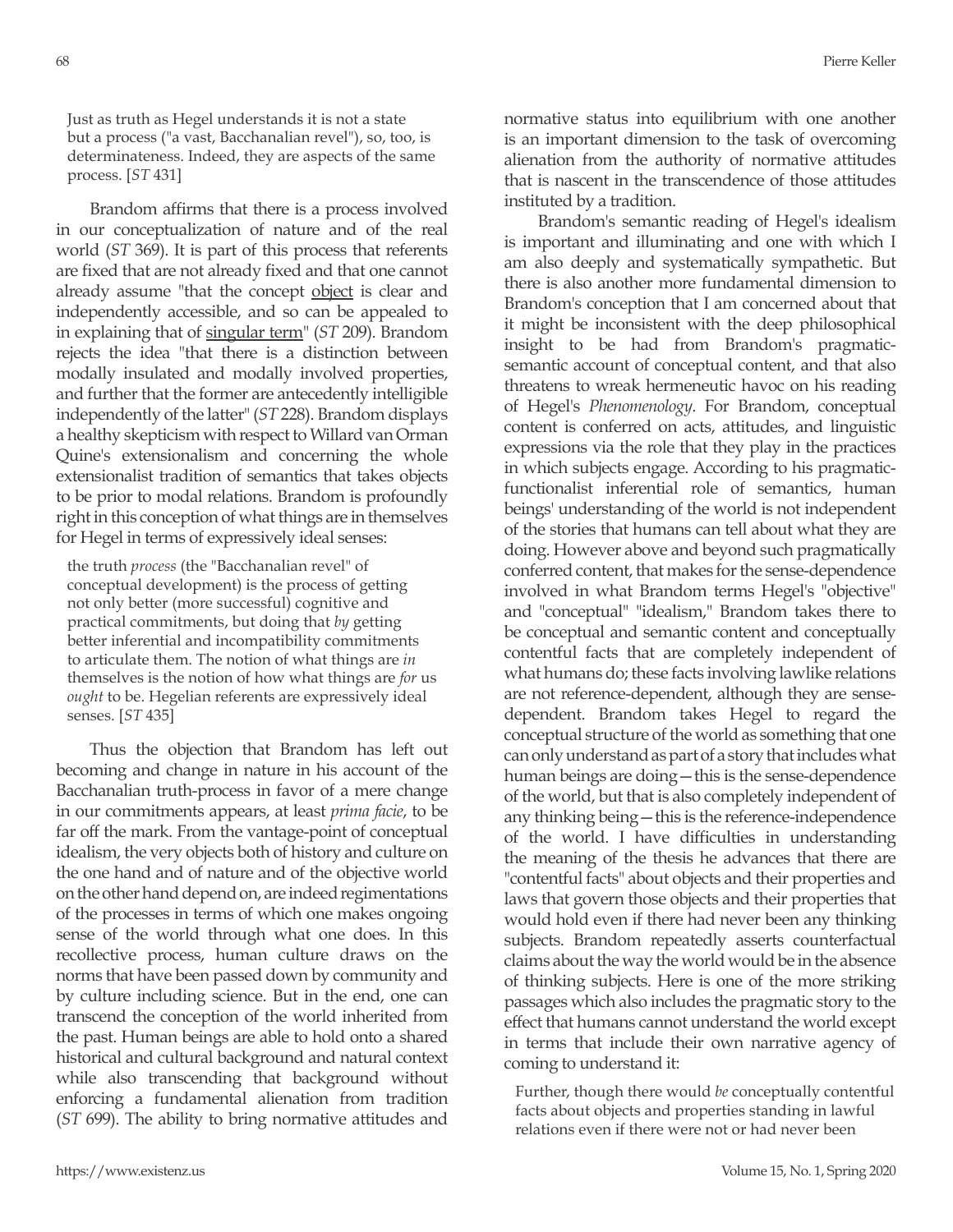any thinking subjects, Hegel thinks that we cannot *understand* that conceptual structure of the objective world—understand what we are saying or thinking about it when we say or think that it is determinate (which he understands in the sense of having an objective modal structure articulated by relations of incompatibility and necessary consequence)—except as part of a story that includes what we are *doing*. [*ST* 3]

Here the reference to lawful relations that would exist even if there were no thinking subjects is not a mere slip of the pen. Rather it is key to Brandom's considered conception of conceptual realism. According to Brandom's conceptual realism and the idealism that follows from that ground level conceptual realism, objects and properties are dependent upon human beings for the sense that they give to them. However, the laws governing such objects and properties are not reference-dependent. This means that for Brandom the objective world and its laws are completely independent of the pragmatic process through which one makes sense of them to oneself.

Right from the outset of *A Spirit of Trust*, Brandom puts weight on a conceptual realism that has its roots in Frege's conception of thought and in Frege's antipsychologism. It needs to be noted that Brandom takes his semantic reading to be grounded in a conceptual realism that

understands the objective world as always already in a conceptual...shape that it does not owe to any activity by the thinking subjects to whom it is in principle intelligible...nor does it owe anything to the thinking activity of any supersubject called "Geist." [*ST* 3]

Consequently, for Brandom, above and beyond the Dionysian revel that is the systematic and historical process of truth-constitution, a process from which *Geist*  is inextricable, there is a completely *Geist*-independent conceptual world already in conceptual shape.

For Brandom, conceptual realism, objective idealism, and conceptual idealism comprise a threefold hierarchy of commitments that make up Hegel's idealism (ST 204-5). Somewhat later in the text, Brandom specifies that Hegel's form of idealism is "absolute idealism" (*ST* 213). This attribution of conceptual realism, objective idealism and conceptual idealism to Hegel is deeply insightful both from an interpretive and from a philosophical point of view, even if I have some fundamental reservations as to the sense in which Brandom is committed to and takes Hegel to be committed to conceptual realism. Conceptual realism

treats relations between concepts as embodying compatibilities and incompatibilities with regard to how things in the world are related to each other according to laws in the world. Modal realism is a key feature of conceptual realism for the laws that govern events in nature are supposed to be based on possibilities and necessities that are independent of any subject. There would, thus, be a law-governed world for Brandom's Hegel, even if there were no subjects, and no *Geist* at all. Conceptual realism involves an identity in form (a hylomorphic identity) between the pragmatic-semantic content involved in our normative commitments and the alethic modal-semantic content of thought that involves laws that are governing states of affairs in the world. Hegel's objective idealism amounts for Brandom to the interdependence of subjective thoughts and objective states of affairs that are involved in the sense that one makes of conceptual content. For Brandom, Hegel's objective idealism just is the interdependence of subjective thoughts and objective states of affairs, at least with respect to the sense that human beings make of things (*ST* 214). Brandom takes Hegel's objective idealism to be committed to the sense, but not to the reference dependence of the objective world on knowing subjects, but also to the sense dependence of the deontic normative on the alethic modal (*ST* 207-8).

Brandom claims that the existence of explaining subjects is not a necessary condition for the existence of an objective world governed by laws. From the vantagepoint of contemporary philosophical realism this claim seems unimpeachable and commonsensical. The existence of an objective world and a world governed by laws and modal relations is taken to be distinguishable from one's ability to make sense of such a world, of such modalities, and of such laws. Yet it is unclear to me what an objective world is that is completely independent of subjects for whom it is objective and for whom the laws governing the world are objective. This is the juncture where I begin to find his position difficult to comprehend and even more difficult to accept as the right reading of Hegel. Brandom's response to this objection is to concede that he affirms the sense-dependence of the objective world on our understanding, but to insist on the reference independence of the objective world from the practices of human beings. It is tempting to attribute to him a position according to which one can neither meaningfully affirm nor deny that the objective world is dependent on the existence of subjects that understand it. This is I think an attractive position and one that is consonant with a robust conceptual realism.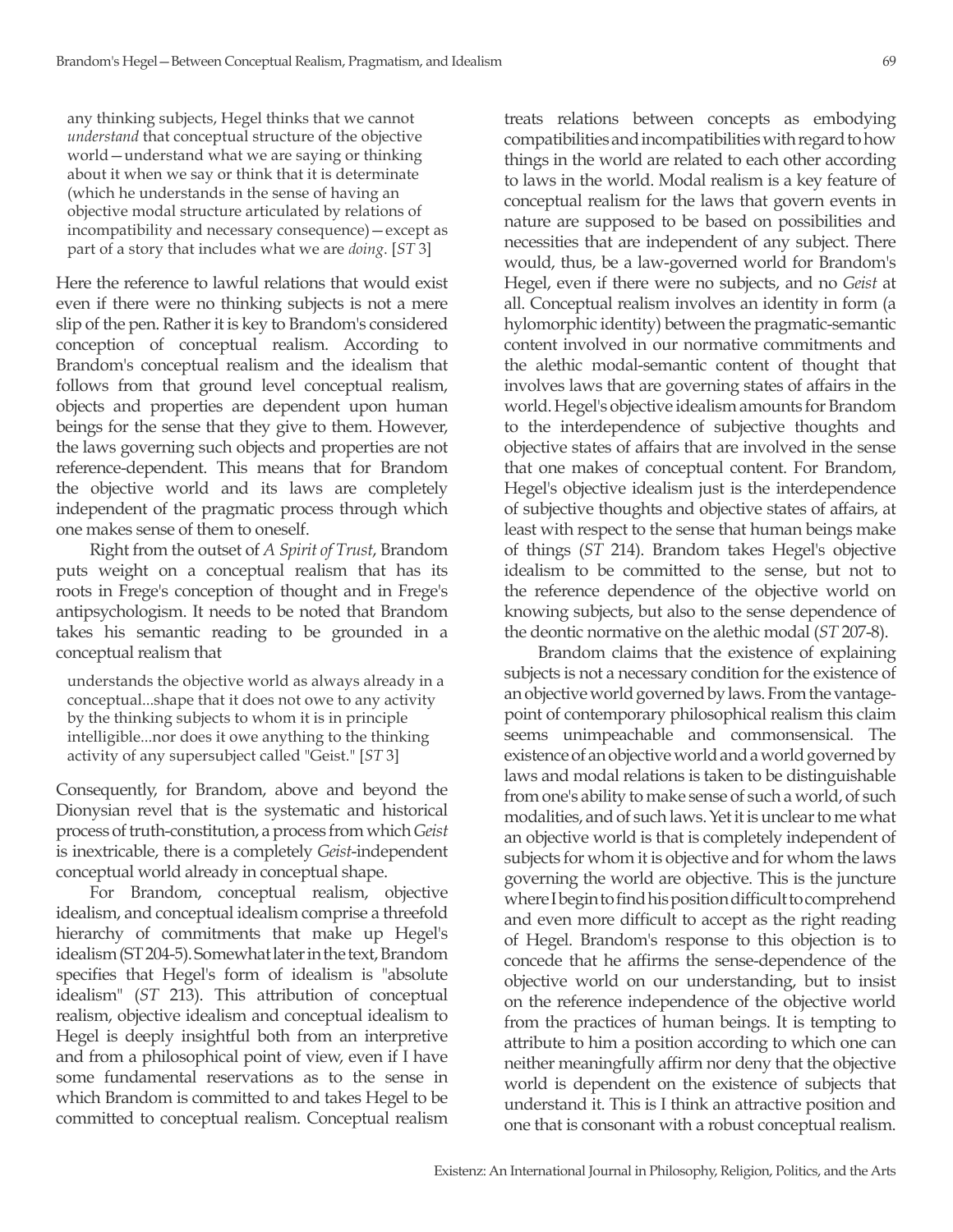But this does not seem in the end to be a correct reading of Brandom's conceptual realism.

*Prima facie*, Brandom's hylomorphic conception of conceptual content involves the identity of two forms of semantic content, one that is pragmatic and based on use and *Geist* and history and the other that is completely independent of the pragmatic conditions involving the social agency of human beings. My argument is that if what things are in themselves is how things for humans ought to be and Hegelian referents are "expressively ideal senses," then it is hard to fathom how the distinction between sense-dependence and reference-independence is supposed to work in the unpacking of the Brandom-Hegel triad of conceptual realism, objective idealism, and conceptual idealism. I just do not see how one can even make sense of a real world that might have had no subjects in it, and that has a place for the notion of things as they are in themselves that are independent of the process through which one at least ideally could make sense of them. It seems to me that Hegel's own idealism does not allow either the subject to be truly abstracted out of the real world or the real world to be abstracted out of the subjects that engage with the world and nature from within the real world. Furthermore, it is also hard for me to understand how one can bring together two fundamentally different and I would say mutually exclusive ideas. On the one hand, one is to think of the world as an inchoate process that is pragmatically shaped into determinate objects and events for human beings with the resources of the concepts and conceptions that human beings have acquired from tradition. And on the other hand, in Brandom's view, one is to commit oneself to an objective world that is completely determinate independent of there being any subjects in it at all. Yet it is this latter notion of a determinate world *an sich* and radically independent of *Geist* that Brandom wishes to take as his starting point in the unpacking of the triad of conceptual realism, objective idealism, and conceptual idealism that constitute for him Hegel's absolute idealism:

It is important to see that the concern with subjective processes of judging, experiencing, and acting comes at the end of this line of thought [leading from conceptual realism to objective idealism], not at the beginning. It begins with the notion of the objective world as determinate, moves from there to the necessity of its modal articulation, and from there to seeing it as in conceptual shape. [*ST* 366]

Given Brandom's qualms about simply helping oneself to well-defined objects, the very distinction that Brandom draws between sense dependence of objects and the denial of the reference-dependence of those objects seems to be problematic. For if one cannot appeal to objects with fixed and determinate identities that are independent of the pragmatic process through which one gives sense to those objects, then the notion of a reference-independence that is independent of sense-dependence is under threat of disappearing. While Brandom insists that one departs from the objective world as determinate in making sense of the world, he nevertheless "begins with the notion of the objective as determinate" (*ST* 366). The notion of sensedependence seems to rely on a different conception of objects and of reference than does the notion of reference-independence (or rather than does the denial of reference-dependence). Sense-dependence involves a notion of reference tied to sense, while referenceindependence signifies independence from a notion of reference tied to sense. There is at least one sense of reference in Brandom that is sense-dependent or at any rate characterizes sense-independence in terms of "ideal senses" and is thus at least indirectly sense-dependent. But the status of such senses is somewhat unclear. The question that poses itself at this point is: Is the objective world independent even of ideal senses or are ideal senses independent even of any subjects at all or is it both true that ideal senses are independent of any subjects at all and that the objective world is independent even of ideal senses? There is a sense in which Brandom takes the real world and its laws and modal properties and relations to be independent even of an ideal sense that presupposes a subject. However, it is unclear what an ideal sense or conceptual content would be that has no weak relation whatsoever to a knower or subject at all. Brandom also seems to attribute such a view to Frege and his anti-psychologism. Whatever Frege's own elusive remarks on this topic may suggest, it would be a mistake to think that anti-psychologism requires one to subscribe to a real world independent of ideal senses and to ideal senses or conceptual content independent of any relation to a knower or subject at all.

In short, Brandom's conceptual realism and his account of Hegel's idealism faces a dilemma: Either there is only one form of conceptual content and that is a conceptual and semantic content that is completely independent of humans and of the thinking activity even of Geist or there are two fundamentally distinct forms of semantic content. One form of semantic content would be defined in essential dependence on and one in essential independence of what creatures like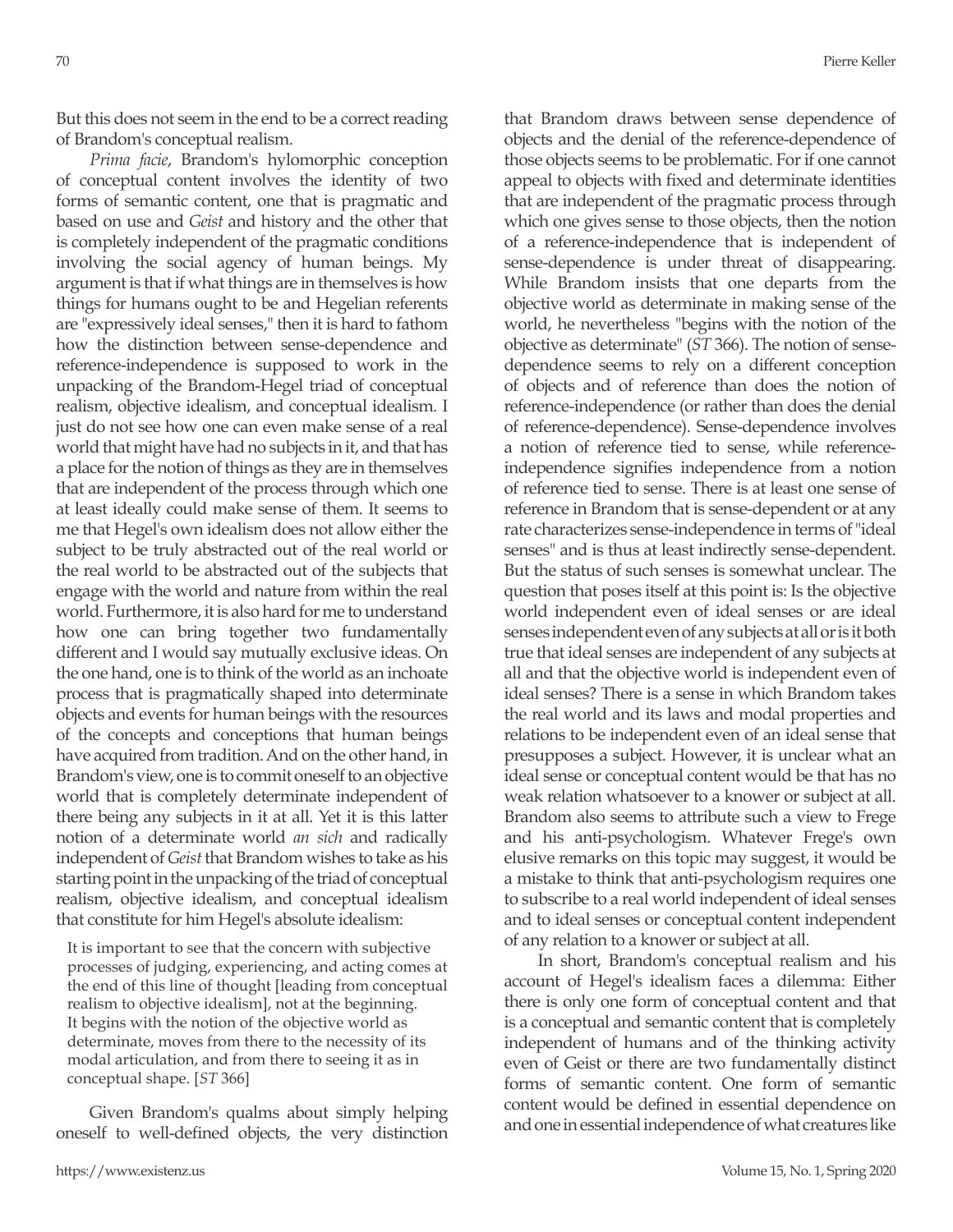human beings do. Brandom presents his conception as an account of how human beings come to understand conceptual content from the vantage point of their standpoint in experience and in history (*ST* 424). But this sophisticated and illuminating notion of pragmatic content seems to give way to a much more problematic conception of subject-independent conceptual content and to a very robust form of conceptual content and semantic realism. The brilliant account of what is involved in understanding semantic and conceptual content, including reference, is consistent with semantic realism only on a reading of modal and conceptual realism (and also of objective and of conceptual idealism) that is not based on the radical independence of modality, laws, and thought from any subjects in the world. Brandom is right in the priority that he takes conceptual idealism to affirm concerning recollective activity both with respect to subjects and objects in the representational relation and with respect to the order both of understanding and of being. But he seems to give that away before he starts by anchoring conceptual idealism in conceptual realism.

If Brandom's commitments stopped at the pragmatic comprehension of understanding and being then his reconstruction of Hegel's idealism would be an unqualified success. However, Brandom repeatedly insists on a metaphysical realism concerning semantic content whose intelligibility I find questionable. Given the underlying metaphysical realist semantic conception in the form to which Brandom subscribes and that he also ascribes to the *Phenomenology of Spirit*, I cannot see how the *Phenomenology*, human beings in their participation in *Geist*, and *A Spirit of Trust* could in principle bridge the gulf between (the "for human beings of") pragmatic content and (the "in itself of") realist semantic content in the strong form of reference-independence to which Brandom is committed. Brandom also points the way to a more satisfactory reconstruction and philosophical position than the version of conceptual realism to which he seems unfortunately to be committed. As I see it, one needs both to give up on the existence of ideal senses that are completely independent of any subject and real things that are completely independent of ideal senses. Having engaged in such epistemic and semantic modesty one then can go ahead and defend the revised version of Brandom's triad of conceptual realism, objective idealism and conceptual idealism. In the revised version of the triad, conceptual realism is no longer fundamental, but constituted in its very significance by objective and conceptual idealism.

In his reading of Hegel's "Introduction," Brandom already seems simply to presuppose his version of conceptual realism, rather than establishing realism first from within the normative commitments of perception and an ideal notion of sense. In Brandom, the chasm between the account of recollection and trust and the narrative history of recollection and social dimension of trust and absolute knowledge that Hegel endeavors to fill in the two final chapters of the book is left largely unbridged and replaced with the opposition between the social-pragmatic dimension of reference and sense and semantic realism. I take the conclusion of Chapter II, "Perception: Or the Thing and Deception," of Section A, "Consciousness" in the *Phenomenology* already to refute any such conception of in principle independence as that which Brandom's semantic realism presupposes (the *Phenomenology* does however embrace an objectivity and realism linked to the normativity of what human beings do of the kind that Brandom identifies with objective idealism). According to Brandom, Hegel does not introduce even such objective idealism let alone what he calls "conceptual idealism" until much later in the *Phenomenology*.

Conceptual realism emerges in the course of the *Consciousness* chapters. It is on display already in *Perception*, in the way in which discussion of the metaphysics of objects and properties based on determinate negation opens up the issue of error [*Täuschung*] on the part of the perceiver (picking up on the discussion from the *Introduction*). Objective idealism is introduced already at the end of *Force and Understanding*, and provides the rationale for the expository transition to *Self-Consciousness*. Conceptual idealism becomes available only at the end of *Reason*'s discussion of intentional agency. [*ST* 373]

I take Hegel to defend a more modest version of conceptual realism. Modest conceptual realism is consistent with an important strand of Brandom's conceptual realism, although modest conceptual realism is not consistent with the fierce independence claims that he makes for conceptual realism. Brandom sometimes characterizes conceptual realism in terms that I regard as being completely unproblematic. Conceptual realism commits one to the idea that things both for consciousness and in themselves are always already in conceptual shape:

Conceptual realism says that what things are in themselves, no less than what things are for consciousness, is always already in conceptual shape. [*ST* 220-1]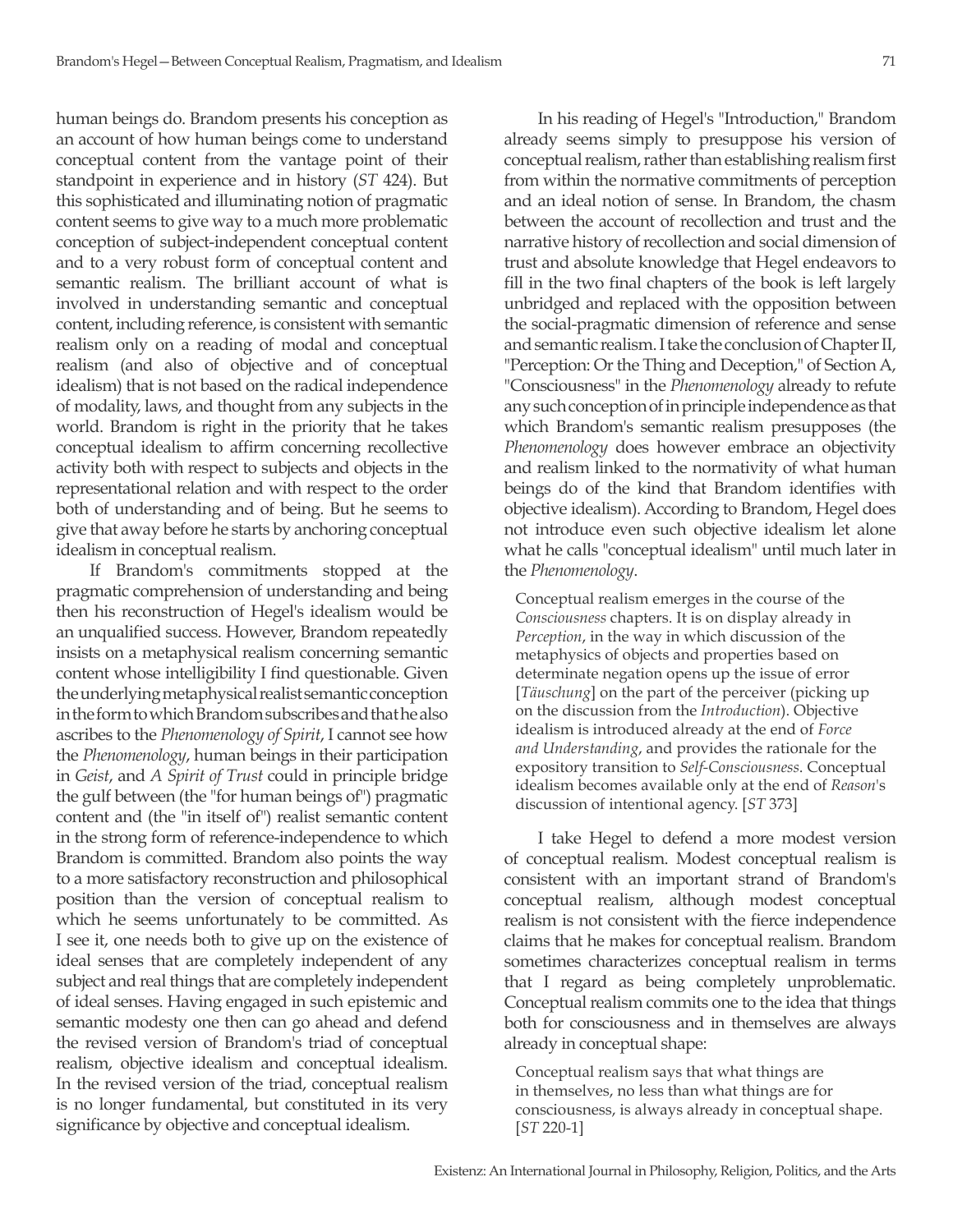One can take (and I would argue that Hegel and also Kant, Fichte, and Schelling do take) what things are in themselves always already to be in conceptual shape without considering things in themselves to be in conceptual shape independent of any thinking activity at all. Hegel is committed to a kind of subject naturalism, as Brandom notes, thereby borrowing a term from Huw Price. Subject naturalism is:

naturalism about the practices of acknowledging and attributing normative statuses, not an attempt to find such statuses among the furniture of the world describable in the language of *Naturwissenschaften* rather than *Geisteswissenschaften*. [*ST* 264]

However, Brandom's conception of "subject naturalism" depends on a divide between the natural sciences and the sciences of culture and *Geist* that is unacceptable to Hegel. As a result, Brandom limits subject naturalism to "the practices of acknowledging and attributing normative statuses" and hence to the activities of self-conscious reasoning beings, that is to human beings, who have histories rather than natures:

Because what they are in themselves is at any point the outcome of such a developmental process depending on their attitudes, essentially self-conscious beings do not have *natures*. They have *histories*. Or, put differently, it is their nature to have not just a *past*, but a *history*: a sequence of partially self-constituting self-transformations, mediated at every stage by their self-conceptions, and culminating in them being what they currently are. The only unchanging essence they exhibit is to have what they are in themselves partly determined at every stage by what they are for themselves. [*ST* 236]

It is true that Hegel claims against Kant, that nature does not have a history, but contrary to what is often postulated, this does not mean for Hegel that nature consists of unchanging species and natural kinds. Indeed, Hegel already argues in Section B, "Self-Consciousness" that nature does not embody the universal in the process of life. Hegel follows Schelling and Kant (already in the Transcendental Doctrine of Method in the first *Critique* and especially in the third *Critique*) and Leibniz in defending such subject naturalism for all living beings, for all organisms. The argument of Section C, "Reason," Chapter A "Observing Reason," is that nature and especially organic nature is fundamentally a dynamic process involving that which is concretely universal, that is, in which the universal is not separate from the process in the knower and the

known that constitutes the particular and the individual in its environment. In the second half of "Observing Reason," Hegel develops the dynamic structuralism of this conception of concrete universals and of organisms also with respect to the nature and genesis of logical laws (including Kant's logical functions of thought and categories), and then with respect to the genesis and function of psychological laws. Hegel goes on to relate the dynamic of human life to the always (environmentally) mediated, physical embodiment of psychological states in brain states and in their expression in what human agents do in the world. It is clear from Hegel's argument in "Observing Reason" that his subject naturalism is not to be regarded as setting up a discontinuity in nature between self-conscious beings and other organisms. Perhaps it is a bit more controversial to say that for the German idealist tradition there is nothing about the organic world that involves natures. But, for Hegel, as for Kant, the way in which scholars divide up the natural world according to individuals and species and phyla is a matter of their interests in classification rather than a matter of cutting nature at its intrinsic joints; this is, indeed, a key part of Hegel's argument in "Observing Reason" (*PG* 139-75; §§244-55). Only human beings are capable of relating to the world in truly universal terms and also in truly individual terms, as Hegel emphasizes at the beginning of his discussion of self-consciousness in relation to life. Employing the "instinct of reason," human beings are inclined then to search for and to stipulate abstractly universal structures in nature where no such structures actually exist. And since Hegel is not committed to the existence of abstract universals in nature, I take Hegel (and Leibniz) to be closer to a reading of Aristotle according to which substance is being-in-self-organizing process (*energeia* and *entelechy*) and substance is understood as forming something fundamentally individual rather than generic. This makes self-conscious creatures less different from other organisms than they at a superficial level might seem to be.

Kant seems to me already to have thought of selfconsciousness as grounded in the self-organizing and in this sense implicitly referential process of life; this becomes increasingly important in Hölderlin, Schelling, the Romantics, and Hegel. The objection that they make to Kant's subjectivism relates to something else than that to which it is normally assumed to relate. Having had their philosophical beginnings in their commitment to the revolutionary social thought of Kant's *Religion within the Limits of Reason Alone* and *The Conflict of the*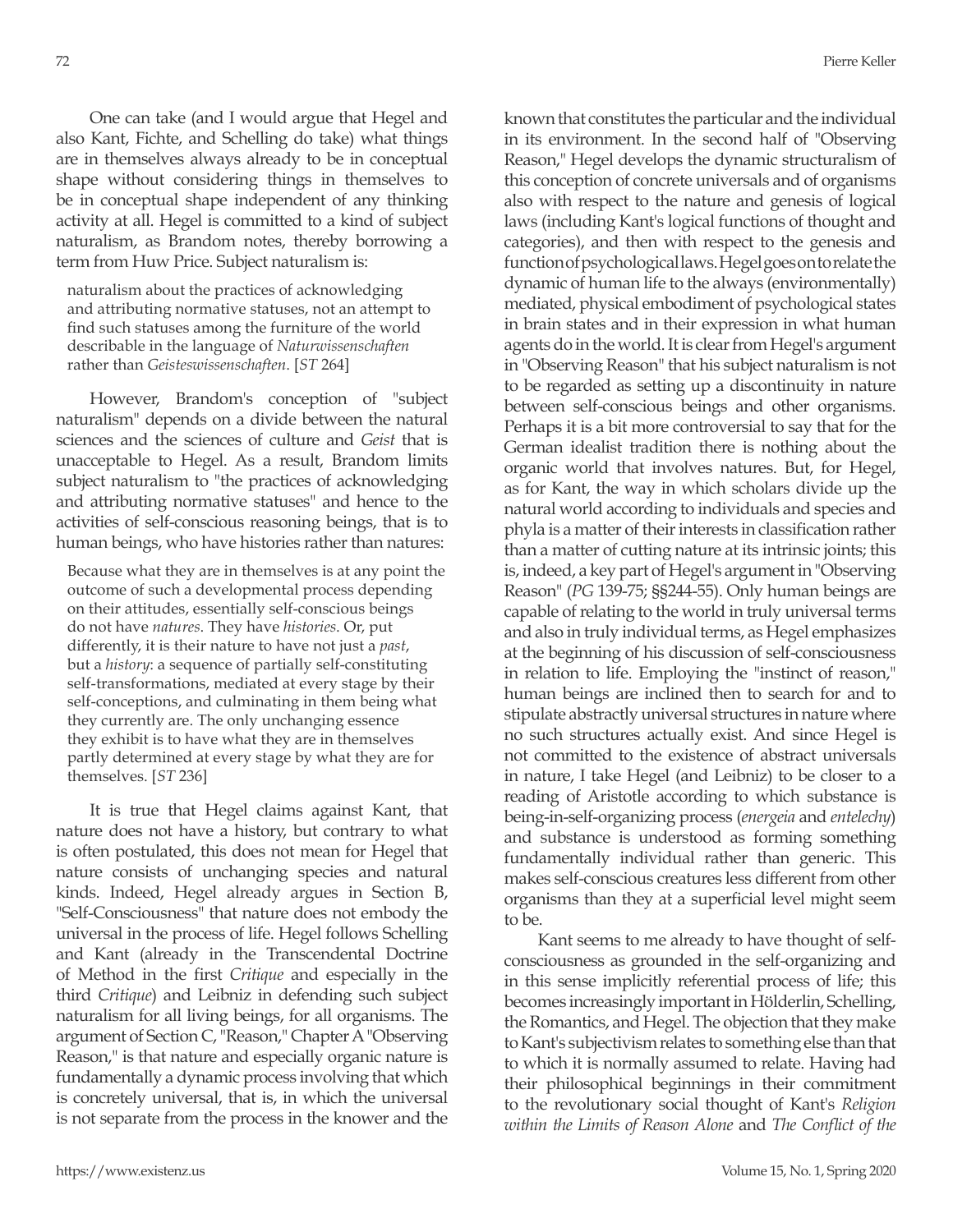*Faculties*, they recognize that Kant has a new notion of fundamentally social and intersubjective objectivity that results from the expression of his conception of subjectivity. The *Critique of Judgment* also taught them that it is only in relation to the whole of nature and Geist, to be grasped only in the full individuality, particularity and universality of its process only by an intuitive intellect, that Kant's conception of objectivity falls short. Hegel had carefully worked this out in his earlier discussion of Kant in "Faith and Knowledge."

Like the skeptical realism of Thomas Nagel, Brandom's semantic and modal realism entails costs. Brandom asserts that "conceptually contentful facts about objects and properties standing in lawful relations" are completely independent of any thinking subjects (*ST* 3). This kind of realism opens the way precisely to the kind of skepticism that Hegel intended to combat in the *Phenomenology of Spirit*. The "conceptual structure of the objective world" is supposed to obtain independently of any thinking subjects. However since "we cannot *understand* that conceptual structure of the objective world...except as part of a story that includes what we are *doing*" (*ST* 3), the conceptual structure of the objective world must turn out to be fundamentally different, for human beings as thinking agents, than it is independently (of its involvement in a story that includes what one is doing). Brandom, perhaps inadvertently, embraces a transcendental realism that neither Kant nor Hegel thought to be a viable position. For Brandom is committed to two mutually and fundamentally inconsistent conceptions of conceptual content. One notion of conceptual content, the pragmatist one, is fundamentally dependent on the role that content plays in the story of human beings, in their history and in what humans are doing. The other conception is completely independent of any such roles and indeed of the very existence of thinking beings of all kinds. In Brandom's articulation of the relation of objective idealism to semantic realism, one can find the ambiguity between two different readings of semantic realism expressed:

Objective idealism tells us we cannot understand the ontological structure of the objective world (its coming as law-governed facts about the properties of objects) except in terms that make essential reference to what subjects have to *do* in order to count as *taking* the world to have that structure—even though the world could have that structure in the absence of any subjects and their epistemic activities. [*ST* 215]

If the claim that "the world could have" the "ontological structure" that it does independently of any "essential reference to what subjects have to *do* in order to count as *taking* the world to have that structure" makes sense, then it would also seem to make sense to say that the world could also fail to have that structure. Brandom's response to this concern seems to be that one must distinguish the sense-dependence of the objective on the subjective from the causal and existential independence of the objective world (*ST* 213). Brandom is right in stating that neither Fichte or Hegel, and arguably not even George Berkeley, are guilty of the "obviously crazy sort of idealism" (*ST* 213) that takes the objective world to be causally or existentially dependent on individual minds:

The objective world is understood as *semantically* minddependent, not *causally* or *existentially* mind-dependent. The latter extravagant and implausible view is a kind of subjective idealism sometimes extrapolated from Berkeley and sometimes libelously attributed to Fichte. Whatever the justice of those associations, there is nothing of the sort in Hegel. [*ST* 213]

Brandom's rejection of psychologism means that he also finds a dependence of sense on individual minds, a crazy idealism of sense, indefensible. And I wholeheartedly agree with that rejection of psychological idealism. Brandom endorses semantical mind-dependence in contrast to causal or existential mind-dependence. The "practices of empirical subjects" are relevant to sense, but following Kant's conception of schematism, Hegel seeks an account of sense that allows for both the subject-dependent sociality of our practices and the subject-independent normativity of the meanings that are displayed to us through our participation in those practices. The practicedependence of sense no more undermines the subjectindependence of sense than the practice-dependence of reference undermines subject-independence. In virtue of that insight, I take Hegel to defend semantic realism. This is I think consistent with Brandom's own understanding of Hegel's objective idealism. Brandom seems to concede that referential practices are subjectdependent. However, he still wishes to ground such practices in objects and concepts that are completely independent of human beings' practices. Again, I take it that the normativity of one's practices involves a certain independence of concepts and of objects from those practices. It is never simply a matter of what one does, but always also a matter of whether one is doing the